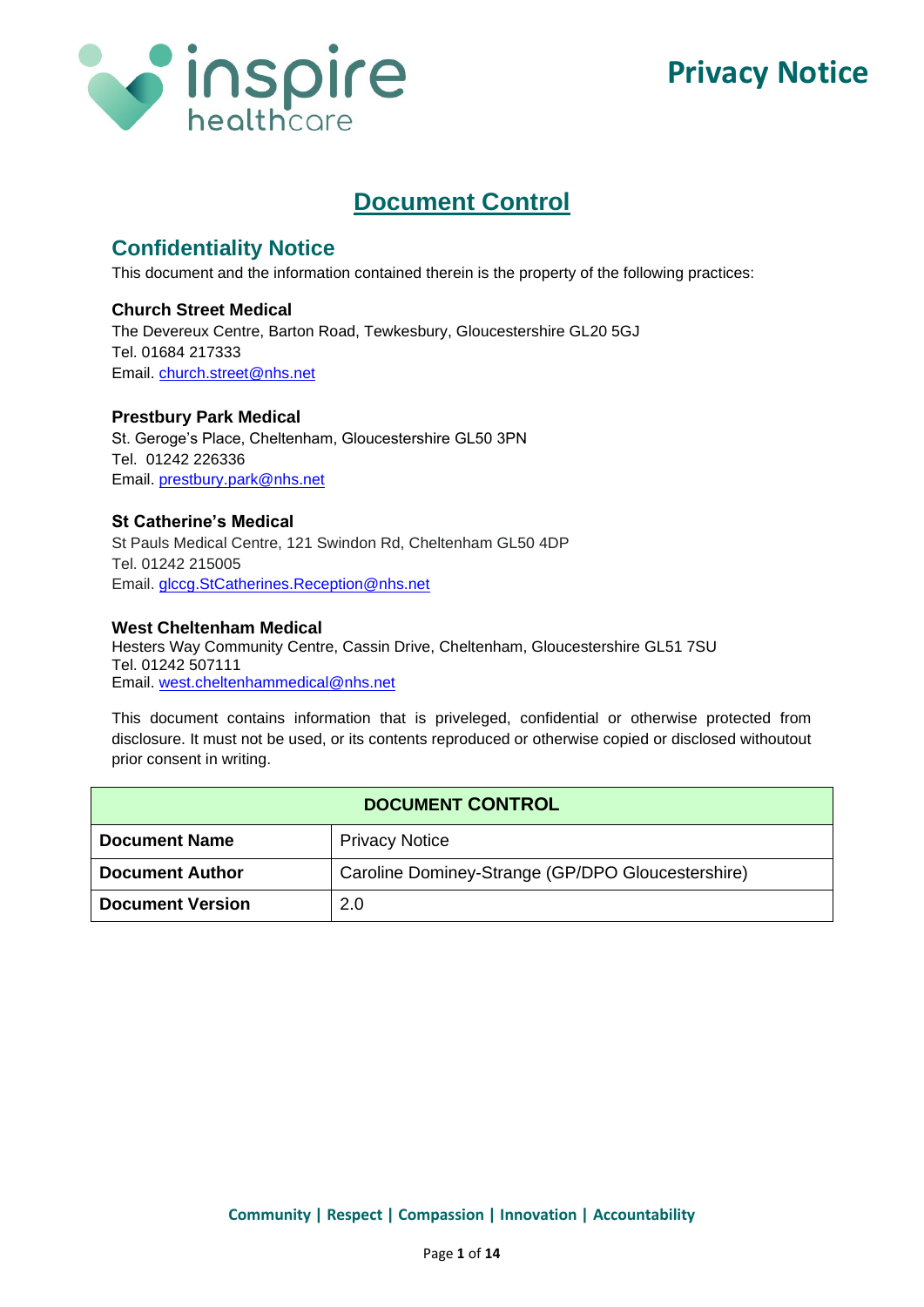

#### **Your information, what you need to know**

This privacy notice explains why we collect information about you, how that information will be used, how we keep it safe and confidential and what your rights are in relation to this.

#### **Why we collect information about you**

Health care professionals who provide you with care are required by law to maintain records about your health and any treatment or care you have received. These records help to provide you with the best possible healthcare and help us to protect your safety.

We collect and hold data for the purpose of providing healthcare services to our patients and running our organisation which includes monitoring the quality of care that we provide. In carrying out this role we will collect information about you which helps us respond to your queries or secure specialist services. We will keep your information in written form and/or in digital form.

### **Our Commitment to Data Privacy and Confidentiality Issues**

As a GP practice, all our GPs, staff and associated practitioners are committed to protecting your privacy and will only process data in accordance with the Data Protection Legislation. This includes the General Data Protection Regulation (EU) 2016/679 (GDPR), the Data Protection Act (DPA) 2018, the Law Enforcement Directive (Directive (EU) 2016/680) (LED) and any applicable national Laws implementing them as amended from time to time. The legislation requires us to process personal data only if there is a legitimate basis for doing so and that any processing must be fair and lawful.

In addition, consideration will also be given to all applicable Law concerning privacy, confidentiality, the processing and sharing of personal data including the Human Rights Act 1998, the Health and Social Care Act 2012 as amended by the Health and Social Care (Safety and Quality) Act 2015, the common law duty of confidentiality and the Privacy and Electronic Communications (EC Directive) Regulations.

#### **Data we collect about you**

Records which this GP Practice will hold or share about you will include the following:

- **Personal Data** means any information relating to an identified or identifiable natural person ('data subject'); an identifiable natural person is one who can be identified, directly or indirectly, in particular by reference to an identifier such as a name, an identification number, location data, an online identifier or to one or more factors specific to the physical, physiological, genetic, mental, economic, cultural or social identity of that natural person.
- **Special Categories of Personal Data** this term describes personal data revealing racial or ethnic origin, political opinions, religious or philosophical beliefs, or trade union membership, and the processing of genetic data, biometric data for the purpose of uniquely identifying a natural person, data concerning health or data concerning a natural person's sex life or sexual orientation.
- **Confidential Patient Information**  this term describes information or data relating to their health and other matters disclosed to another (e.g. patient to clinician) in circumstances where it is reasonable to expect that the information will be held in confidence. Including both information 'given in confidence' and 'that which is owed a duty of confidence'. As described in the Confidentiality: NHS code of Practice: Department of Health guidance on confidentiality 2003.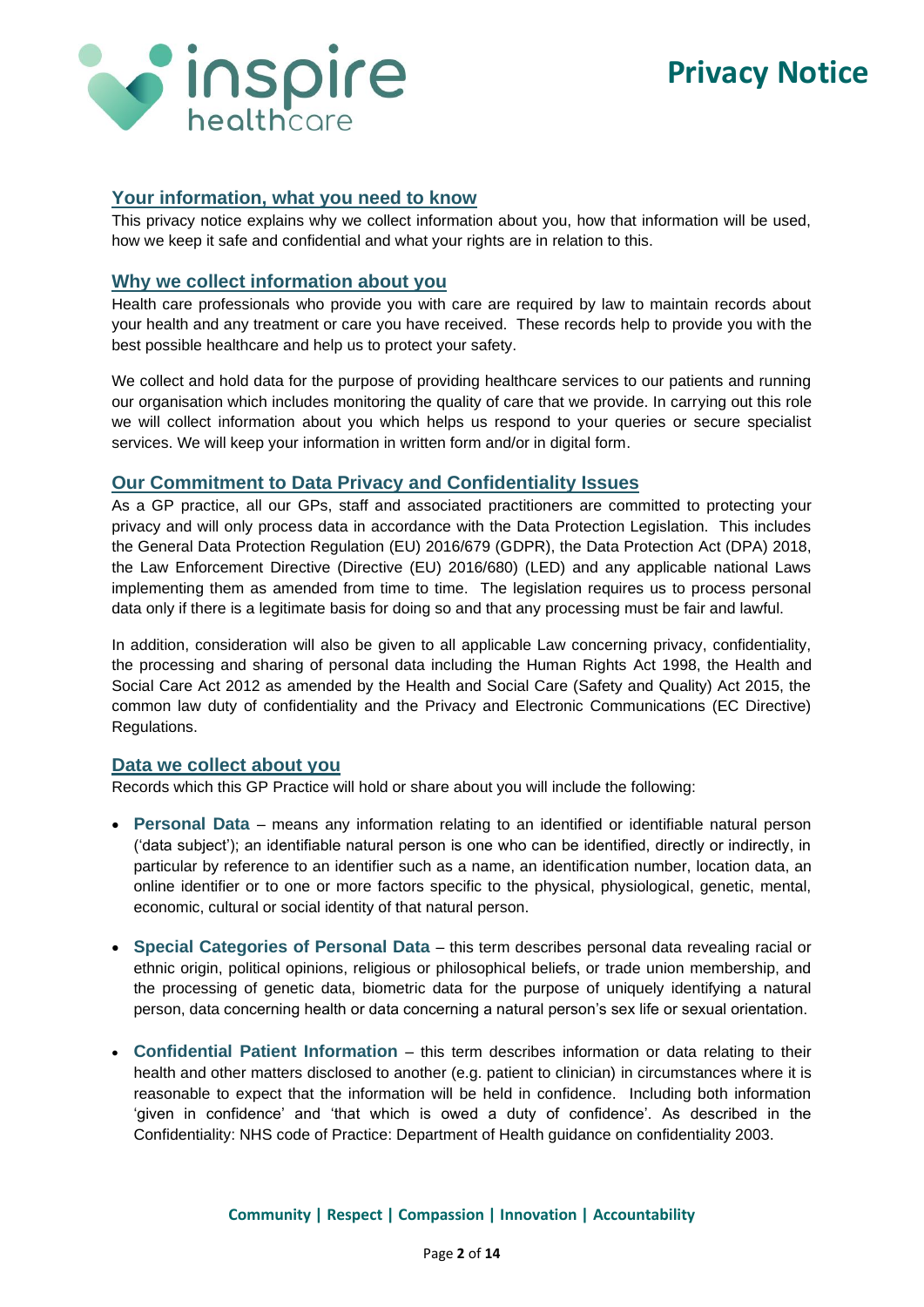

- **Pseudonymised** The process of distinguishing individuals in a dataset by using a unique identifier which does not reveal their 'real world' identity.
- **Anonymised** Data in a form that does not identify individuals and where identification through its combination with other data is not likely to take place
- **Aggregated** Statistical data about several individuals that has been combined to show general trends or values without identifying individuals within the data.

#### **How we use your information**

Improvements in information technology are also making it possible for us to share data with other healthcare organisations for the purpose of providing you, your family and your community with better care. For example, it is possible for healthcare professionals in other services to access your record with your permission when the practice is closed. This is explained further in the Local Information Sharing at Appendix A.

Whenever you use a health or care service, such as attending Accident & Emergency or using Community Care services, important information about you is collected in a patient record for that service. Collecting this information helps to ensure you get the best possible care and treatment. The information collected about you when you use these services can also be used and provided to other organisations for purposes beyond your individual care, for instance to help with:

- Improving the quality and standards of care provided
- Research into the development of new treatments
- Preventing illness and diseases
- Monitoring safety
- Planning services

This may only take place when there is a clear legal basis to use this information. All these uses help to provide better health and care for you, your family and future generations. Confidential patient information about your health and care is only used like this where allowed by law.

Most of the time, anonymised data is used for research and planning so that you cannot be identified in which case your confidential patient information isn't needed.

#### *A full list of details including the legal basis, any Data Processor involvement and the purposes for processing information can be found in Appendix A.*

#### **How long do we hold information for?**

All records held by the Practice will be kept for the duration specified by national guidance from NHS Digital, [Health and Social Care Records Code of Practice.](https://digital.nhs.uk/data-and-information/looking-after-information/data-security-and-information-governance/codes-of-practice-for-handling-information-in-health-and-care/records-management-code-of-practice-for-health-and-social-care-2016) Once information that we hold has been identified for destruction it will be disposed of in the most appropriate way for the type of information it is. Personal confidential and commercially confidential information will be disposed of by approved and secure confidential waste procedures. We keep a record of retention schedules within our information asset registers, in line with the Records Management Code of Practice for Health and Social Care 2016.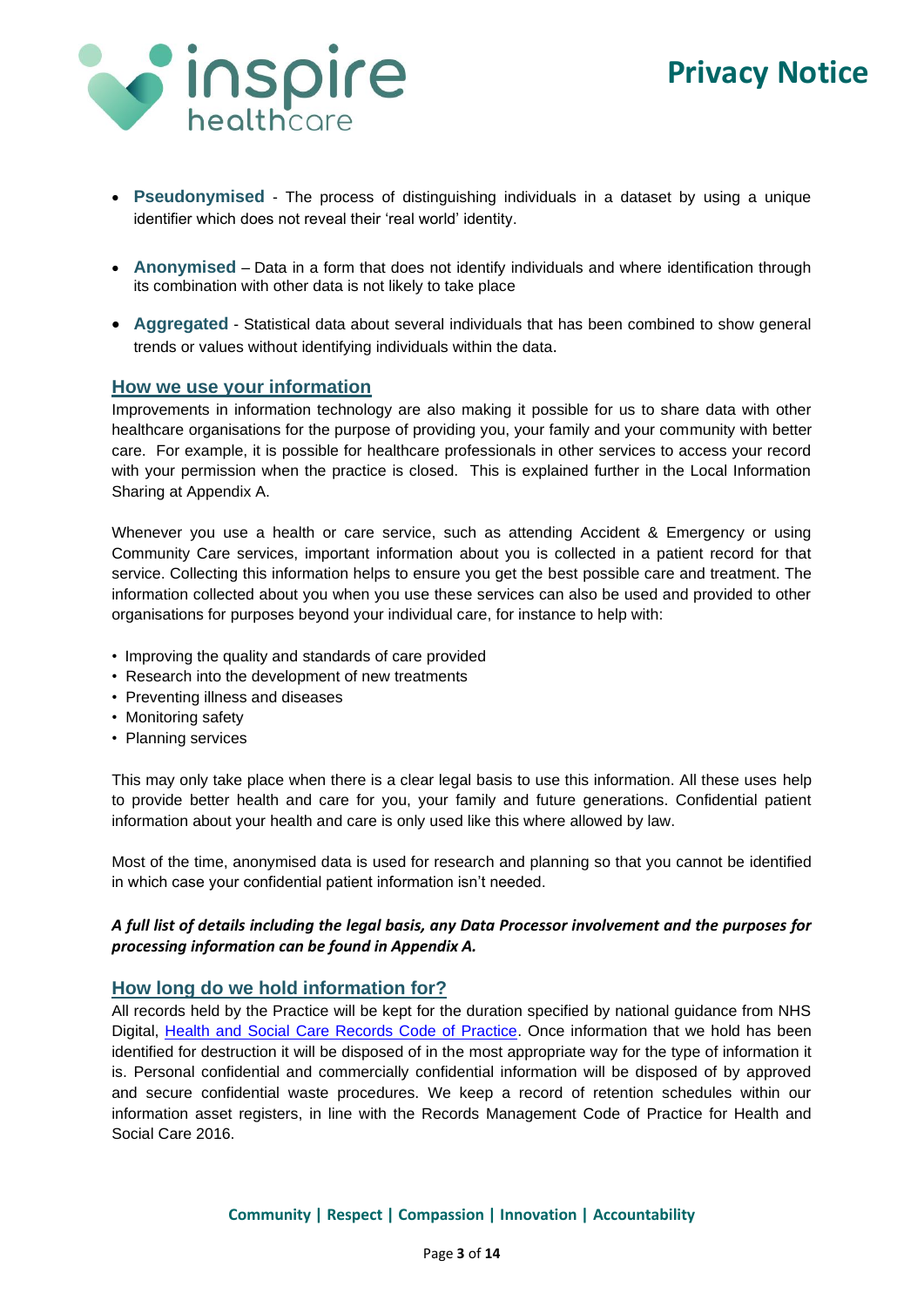

### **Individuals Rights under GDPR**

Under GDPR 2016 the Law provides the following rights for individuals. The NHS uphold these rights in a number of ways.

- 1. The right to be informed
- 2. The right of access
- 3. The right to rectification
- 4. The right to erasure (not an absolute right) only applies in certain circumstances
- 5. The right to restrict processing
- 6. The right to data portability
- 7. The right to object
- 8. Rights in relation to automated decision making and profiling.

#### **Your right to opt out of data sharing and processing**

The NHS Constitution states 'You have a right to request that your personal and confidential information is not used beyond your own care and treatment and to have your objections considered'. For further information please visit: [The NHS Constitution](https://www.gov.uk/government/publications/the-nhsconstitution-for-england)

#### **Type 1 Opt Out**

This is an objection that prevents an individual's personal confidential information from being shared outside of their general practice except when it is being used for the purposes of direct care, or in particular circumstances required by law, such as a public health emergency like an outbreak of a pandemic disease. If you wish to apply a Type 1 Opt Out to their record, they should make their wishes know to the practice manager.

#### **National data opt-out**

The national data opt-out was introduced on 25 May 2018, enabling patients to opt-out from the use of their data for research or planning purposes, in line with the recommendations of the National Data Guardian in her Review of Data Security, Consent and Opt-Outs.

By 2020 all health and care organisations are required to apply national data opt-outs where confidential patient information is used for research and planning purposes. NHS Digital has been applying national data opt-outs since 25 May 2018. Public Health England has been applying national data opt-outs since September 2018.

The national data opt-out replaces the previous 'type 2' opt-out, which required NHS Digital not to share a patient's confidential patient information for purposes beyond their individual care. Any patient that had a type 2 opt-out recorded on or before 11 October 2018 has had it automatically converted to a national data opt-out. Those aged 13 or over were sent a letter giving them more information and a leaflet explaining the national data opt-out. For more information go to [National data opt out](https://digital.nhs.uk/services/national-data-opt-out-programme)  [programme](https://digital.nhs.uk/services/national-data-opt-out-programme)

To find out more or to register your choice to opt out, please visit [www.nhs.uk/your-nhs-data-matters.](http://www.nhs.uk/your-nhs-data-matters)

On this web page you will:

- See what is meant by confidential patient information
- Find examples of when confidential patient information is used for individual care and examples of when it is used for purposes beyond individual care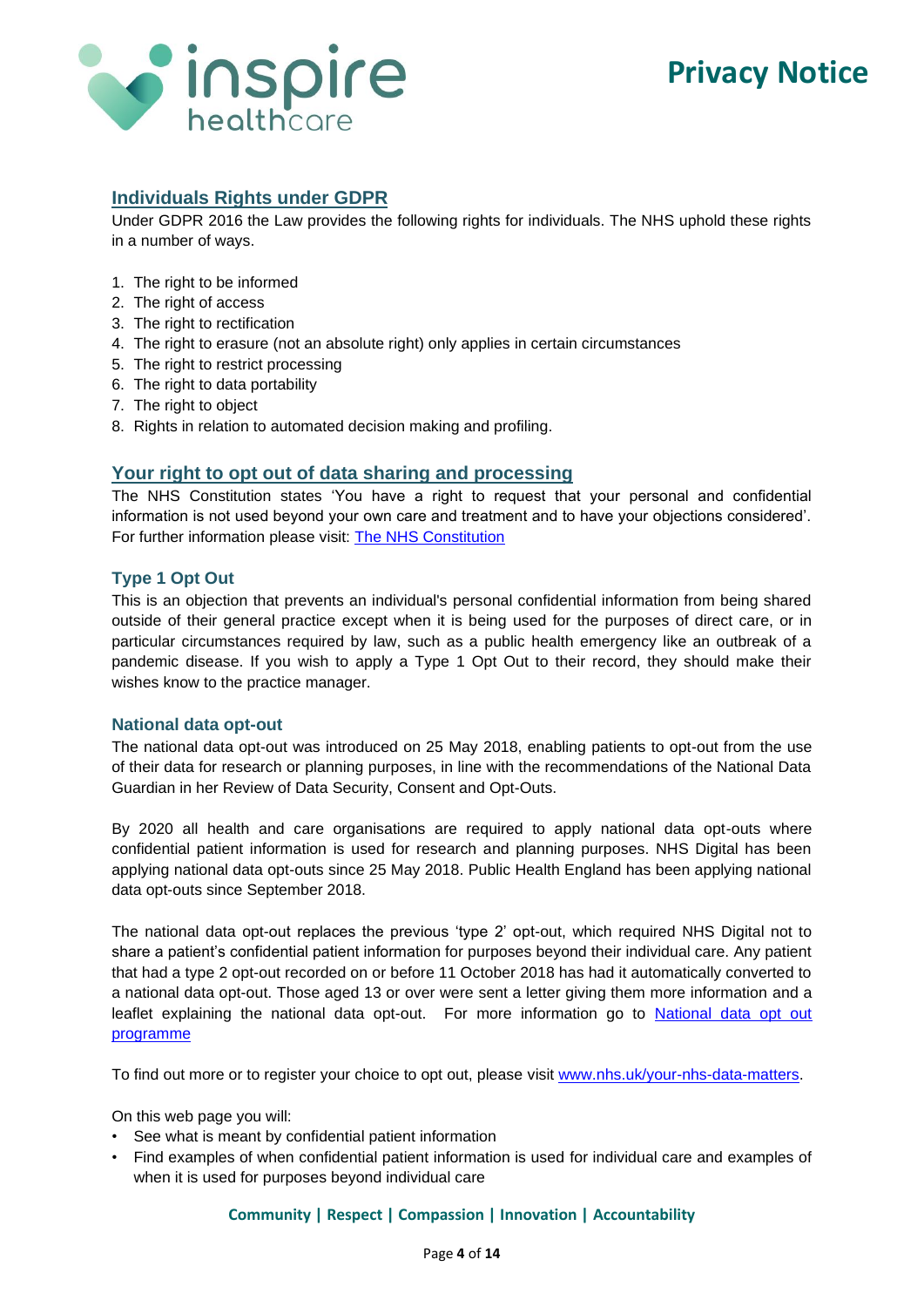

- Find out more about the benefits of sharing data
- Understand more about who uses the data
- Find out how your data is protected
- Be able to access the system to view, set or change your opt-out setting
- Find the contact telephone number if you want to know any more or to set/change your opt-out by phone
- See the situations where the opt-out will not apply

#### **Right of Access to your information (Subject Access Request)**

Under Data Protection Legislation everybody has the right have access to, or request a copy of, information we hold that can identify you, this includes your medical record, there are some safeguards regarding what you will have access and you may find information has been redacted or removed for the following reasons;

- Does not cause harm to the patient
- That legal confidentiality obligations for the non-disclosure of third-party information are adhered to

You do not need to give a reason to see your data, and requests can be made verbally or in writing. Although we may ask you to complete a form in order that we can ensure that you have the correct information you require.

Where multiple copies of the same information is requested the surgery may charge a reasonable fee for the extra copies.

You will need to provide proof of identity to receive this information.

If you would like to access your GP record online, please contact the practice.

### **Change of Detail**

It is important that you tell the surgery if any of your contact details such as your name or address have changed especially if any of your other contacts details are incorrect. It is important that we are made aware of any changes **immediately** in order that no information is shared in error.

#### **Mobile telephone number**

If you provide us with your mobile phone number, we may use this to send you text reminders about your appointments or other health screening information. Please let us know if you do not wish to receive text reminders on your mobile.

#### **Email address**

Where you have provided us with your email address, with your consent we will use this to send you information relating to your health and the services we provide. If you do not wish to receive communications by email please let us know.

#### **Notification**

Data Protection Legislation requires every organisation to register a notification with the Information Commissioner to describe the purposes for which they process personal and sensitive information.

We are registered as a Data Controller and our registration can be viewed online in the public register at: [http://ico.org.uk/what\\_we\\_cover/register\\_of\\_data\\_controllers](http://ico.org.uk/what_we_cover/register_of_data_controllers)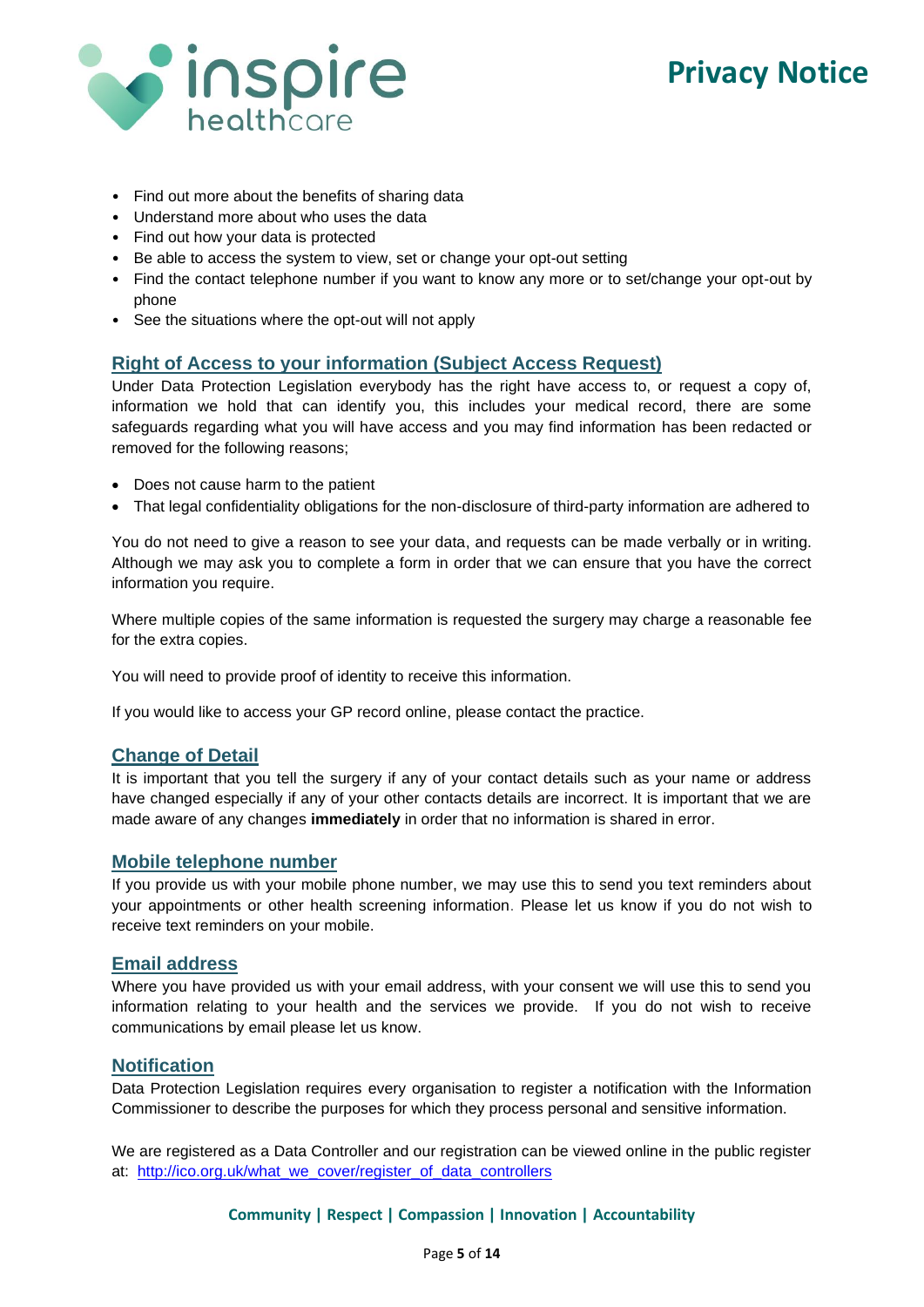

Any changes to this notice will be published on our website and in a prominent area at the Practice.

### **Data Protection Officer**

Should you have any data protection questions or concerns, please contact our Data Protection Officer via the surgery.

#### **What is the right to know?**

The Freedom of Information Act 2000 (FOIA) gives people a general right of access to information held by or on behalf of public authorities, promoting a culture of openness and accountability across the public sector. You can request any non-personal information that the GP Practice holds, that does not fall under an exemption. You may not ask for information that is covered by the Data Protection Legislation under FOIA. However, you can request this under a right of access request – see section above 'Access to your information'.

#### **Right to Complain**

If you have concerns or are unhappy about any of our services, please contact the Practice Manager.

For independent advice about data protection, privacy and data-sharing issues, you can contact:

The Information Commissioner Wycliffe House Water Lane Wilmslow Cheshire SK9 5AF

Phone: 0303 123 1113 Website:<https://ico.org.uk/global/contact-us>

#### **The NHS Care Record Guarantee**

The NHS Care Record Guarantee for England sets out the rules that govern how patient information is used in the NHS, what control the patient can have over this, the rights individuals have to request copies of their data and how data is protected under Data Protection Legislation. <http://systems.digital.nhs.uk/infogov/links/nhscrg.pdf>

#### **The NHS Constitution**

The NHS Constitution establishes the principles and values of the NHS in England. It sets out the rights patients, the public and staff are entitled to. These rights cover how patients access health services, the quality of care you'll receive, the treatments and programs available to you, confidentiality, information and your right to complain if things go wrong.

<https://www.gov.uk/government/publications/the-nhs-constitution-for-england>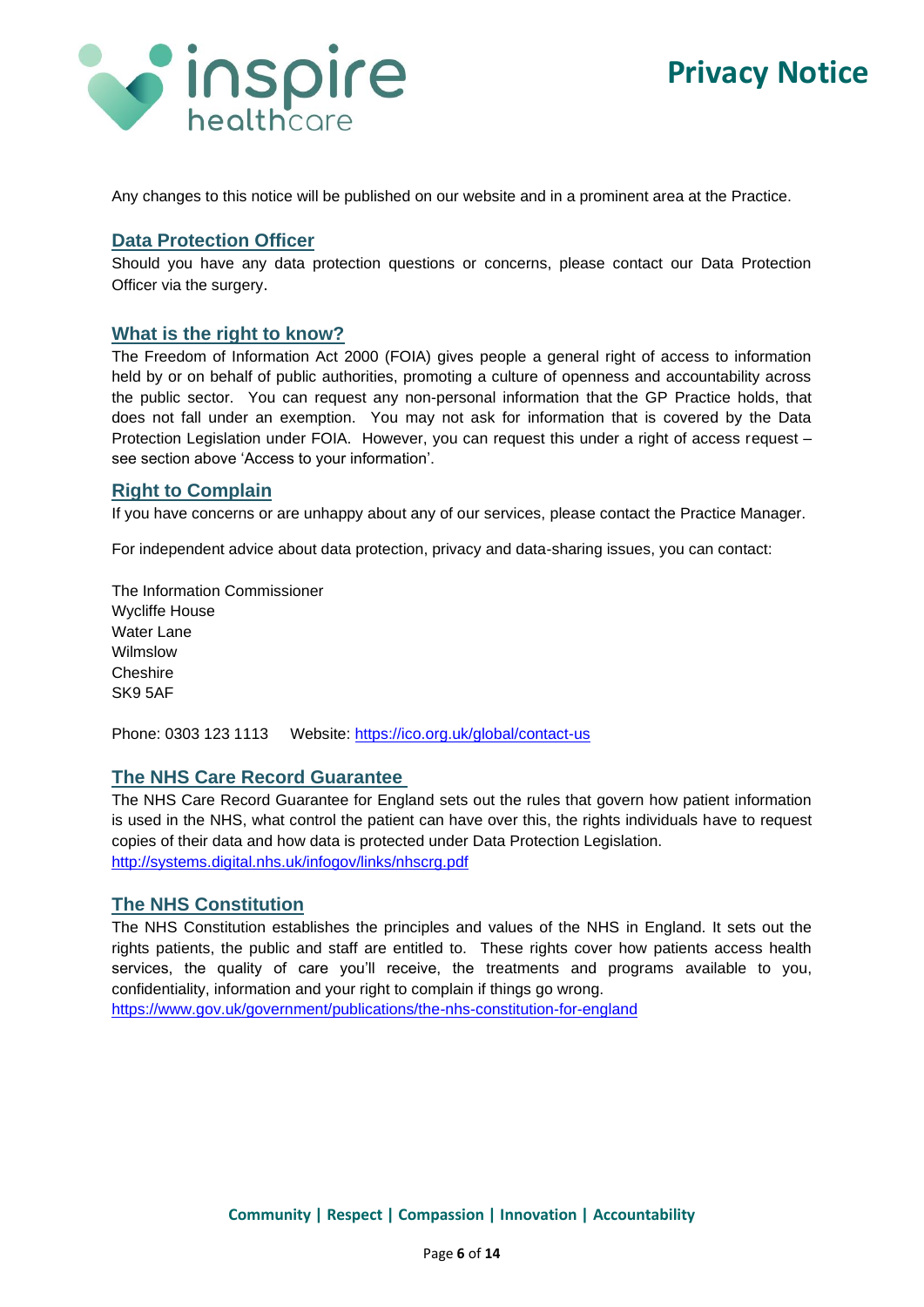

#### **Appendix A – The Practice will share your information with these organisations where there is a legal basis to do so.**

| <b>Activity</b>                    | <b>Rationale</b>                                                                                                                                                                                                                                                                                                                                                                                                                                                                                         |
|------------------------------------|----------------------------------------------------------------------------------------------------------------------------------------------------------------------------------------------------------------------------------------------------------------------------------------------------------------------------------------------------------------------------------------------------------------------------------------------------------------------------------------------------------|
| <b>CCG</b>                         | <b>Purpose -</b> Anonymous data is used by the CCG for planning and performance<br>as directed in the practices contract.                                                                                                                                                                                                                                                                                                                                                                                |
|                                    | Legal Basis - Contractual                                                                                                                                                                                                                                                                                                                                                                                                                                                                                |
|                                    | <b>Processor</b> - Gloucestershire Clinical Commissioning Group                                                                                                                                                                                                                                                                                                                                                                                                                                          |
| JUYI - Joining Up Your             | <b>Purpose - JUYI</b> is the secure online system for sharing information in                                                                                                                                                                                                                                                                                                                                                                                                                             |
| Information                        | Gloucestershire, giving local health and social care professionals directly                                                                                                                                                                                                                                                                                                                                                                                                                              |
|                                    | involved in your care instant access to your health and social care records.                                                                                                                                                                                                                                                                                                                                                                                                                             |
|                                    | Sharing your electronic records with the people who look after you gives them                                                                                                                                                                                                                                                                                                                                                                                                                            |
|                                    | the most up-to-date information about you and makes your care safer and more<br>efficient and cost effective.                                                                                                                                                                                                                                                                                                                                                                                            |
|                                    | For information about the county's JUYI shared care record and fair processing                                                                                                                                                                                                                                                                                                                                                                                                                           |
|                                    | notice please click here.                                                                                                                                                                                                                                                                                                                                                                                                                                                                                |
|                                    | Legal Basis - Direct Care                                                                                                                                                                                                                                                                                                                                                                                                                                                                                |
| <b>Summary Care Record</b>         | Purpose - The NHS in England uses a national electronic record called the                                                                                                                                                                                                                                                                                                                                                                                                                                |
|                                    | Summary Care Record (SCR) to support patient care. It contains key<br>information from your GP record. Your SCR provides authorised healthcare                                                                                                                                                                                                                                                                                                                                                           |
|                                    | staff with faster, secure access to essential information about you in an                                                                                                                                                                                                                                                                                                                                                                                                                                |
|                                    | emergency or when you need unplanned care, where such information would                                                                                                                                                                                                                                                                                                                                                                                                                                  |
|                                    | otherwise be unavailable.                                                                                                                                                                                                                                                                                                                                                                                                                                                                                |
|                                    | Legal Basis - Direct Care                                                                                                                                                                                                                                                                                                                                                                                                                                                                                |
|                                    | Please be aware that if you choose to opt-out of SCR, NHS healthcare staff<br>caring for you outside of this surgery may not be aware of your current<br>medications, allergies you suffer from and any bad reactions to medicines you<br>have had, in order to treat you safely in an emergency. Your records will stay as<br>they are now with information being shared by letter, email, phone. If you wish<br>to opt-out of having an SCR please return a completed opt-out form to the<br>practice. |
|                                    | Processor - NHS England and NHS Digital                                                                                                                                                                                                                                                                                                                                                                                                                                                                  |
| Research                           | Purpose - We may share personal confidential or anonymous information with                                                                                                                                                                                                                                                                                                                                                                                                                               |
|                                    | research companies. Where you have opted out of having your identifiable<br>information shared for this purpose your information will be removed.                                                                                                                                                                                                                                                                                                                                                        |
|                                    | Legal Basis - consent is required to share confidential patient information for                                                                                                                                                                                                                                                                                                                                                                                                                          |
|                                    | research, unless there is have support under the Health Service (Control of                                                                                                                                                                                                                                                                                                                                                                                                                              |
|                                    | Patient Information Regulations) 2002 ('section 251 support') applying via the                                                                                                                                                                                                                                                                                                                                                                                                                           |
|                                    | Confidentiality Advisory Group in England and Wales                                                                                                                                                                                                                                                                                                                                                                                                                                                      |
| <b>Individual Funding Requests</b> | <b>Purpose -</b> We may need to process your personal information where we are                                                                                                                                                                                                                                                                                                                                                                                                                           |
|                                    | required to fund specific treatment for you for a condition that is not already<br>covered in our contracts.                                                                                                                                                                                                                                                                                                                                                                                             |
|                                    | <b>Legal Basis -</b> The clinical professional who first identifies that you may need                                                                                                                                                                                                                                                                                                                                                                                                                    |
|                                    | the treatment will explain to you the information that is needed to be collected                                                                                                                                                                                                                                                                                                                                                                                                                         |
|                                    | and processed in order to assess your needs and commission your care; they                                                                                                                                                                                                                                                                                                                                                                                                                               |
|                                    | will gain your explicit consent to share this. You have the right to withdraw your                                                                                                                                                                                                                                                                                                                                                                                                                       |
|                                    | consent at any time                                                                                                                                                                                                                                                                                                                                                                                                                                                                                      |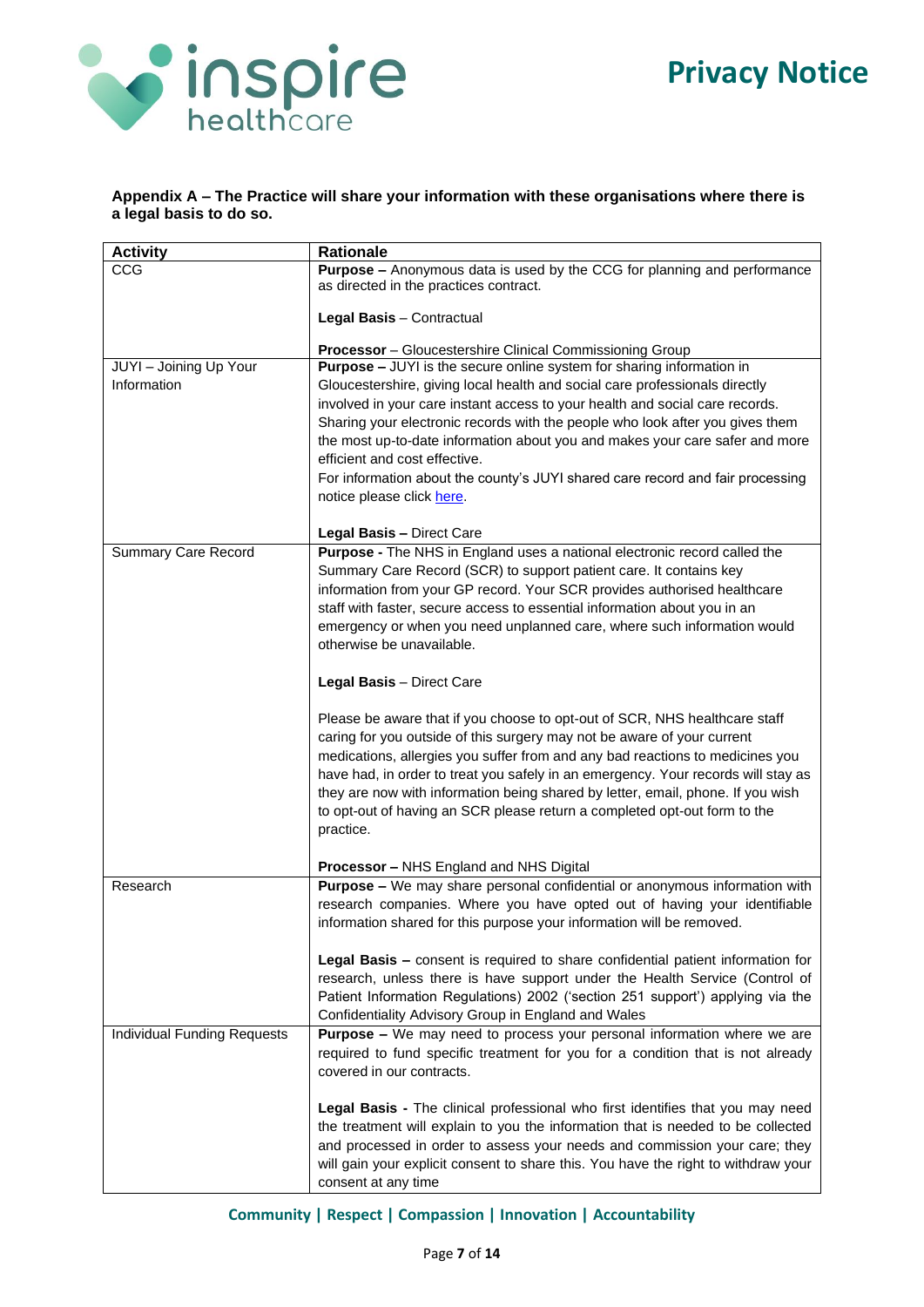

 $\overline{\phantom{a}}$ 

|                                                   | Data processor - Gloucestershire Clinical Commissioning Group                                                                                                                                                                                                                                                                                                                                                                                                                                                                                                                                                                                                                                                                                           |
|---------------------------------------------------|---------------------------------------------------------------------------------------------------------------------------------------------------------------------------------------------------------------------------------------------------------------------------------------------------------------------------------------------------------------------------------------------------------------------------------------------------------------------------------------------------------------------------------------------------------------------------------------------------------------------------------------------------------------------------------------------------------------------------------------------------------|
| Information<br>Child<br>Health<br>Service         | Purpose - We wish to make sure that your child can have immunisations and<br>health checks when they are due. We share information about childhood<br>immunisations, the 6-8-week new baby check and breast-feeding status with<br>health visitors and school nurses.                                                                                                                                                                                                                                                                                                                                                                                                                                                                                   |
|                                                   | Legal Basis - Direct Care                                                                                                                                                                                                                                                                                                                                                                                                                                                                                                                                                                                                                                                                                                                               |
|                                                   | <b>Data Processor</b> – Health Intelligence, on behalf of NHS England                                                                                                                                                                                                                                                                                                                                                                                                                                                                                                                                                                                                                                                                                   |
| Safeguarding Adults                               | Purpose - We will share personal confidential information with the<br>safeguarding team where there is a need to assess and evaluate any<br>safeguarding concerns.                                                                                                                                                                                                                                                                                                                                                                                                                                                                                                                                                                                      |
|                                                   | Legal Basis - Because of public Interest issues, e.g. to protect the safety and<br>welfare of vulnerable adults, we will rely on a statutory basis rather than<br>consent to process information for this use.                                                                                                                                                                                                                                                                                                                                                                                                                                                                                                                                          |
|                                                   |                                                                                                                                                                                                                                                                                                                                                                                                                                                                                                                                                                                                                                                                                                                                                         |
| Safeguarding Children                             | Data Processor - Gloucestershire Clinical Commissioning Group<br>Purpose - We will share children's personal information where there is a need<br>to assess and evaluate any safeguarding concerns.                                                                                                                                                                                                                                                                                                                                                                                                                                                                                                                                                     |
|                                                   | Legal Basis - Because of public Interest issues, e.g. to protect the safety and<br>welfare of Safeguarding we will rely on a statutory basis rather than consent to<br>share information for this use.                                                                                                                                                                                                                                                                                                                                                                                                                                                                                                                                                  |
|                                                   | Data Processor - Gloucestershire Clinical Commissioning Group                                                                                                                                                                                                                                                                                                                                                                                                                                                                                                                                                                                                                                                                                           |
| Risk Stratification -<br><b>Preventative Care</b> | Purpose - 'Risk stratification for case finding' is a process for identifying and<br>managing patients who have or may be at-risk of health conditions (such as<br>diabetes) or who are most likely to need healthcare services (such as people<br>with frailty). Risk stratification tools used in the NHS help determine a person's<br>risk of suffering a condition and enable us to focus on preventing ill health<br>before it develops.<br>Information about you is collected from several sources including NHS Trusts,<br>GP Federations and your GP Practice. A risk score is then arrived at through an<br>analysis of your de-identified information. This can help us identify and offer<br>you additional services to improve your health. |
|                                                   | If you do not wish information about you to be included in any risk stratification<br>programmes, please let us know. We can add a code to your records that will<br>stop your information from being used for this purpose. Please be aware that<br>this may limit the ability of healthcare professionals to identify if you have or are<br>at risk of developing certain serious health conditions.                                                                                                                                                                                                                                                                                                                                                  |
|                                                   | Type of Data - Identifiable/Pseudonymised/Anonymised/Aggregate Data                                                                                                                                                                                                                                                                                                                                                                                                                                                                                                                                                                                                                                                                                     |
|                                                   | Legal Basis - GDPR Art. 6(1) (e) and Art.9 (2) (h). The use of identifiable data<br>by CCGs and GPs for risk stratification has been approved by the Secretary of<br>State, through the Confidentiality Advisory Group of the Health Research<br>Authority (approval reference (CAG 7-04)(a)/2013)) and this approval has been<br>extended to the end of September 2020 NHS England Risk Stratification which<br>gives us a statutory legal basis under Section 251 of the NHS Act 2006 to<br>process data for risk stratification purposes which sets aside the duty of<br>confidentiality. We are committed to conducting risk stratification effectively, in                                                                                         |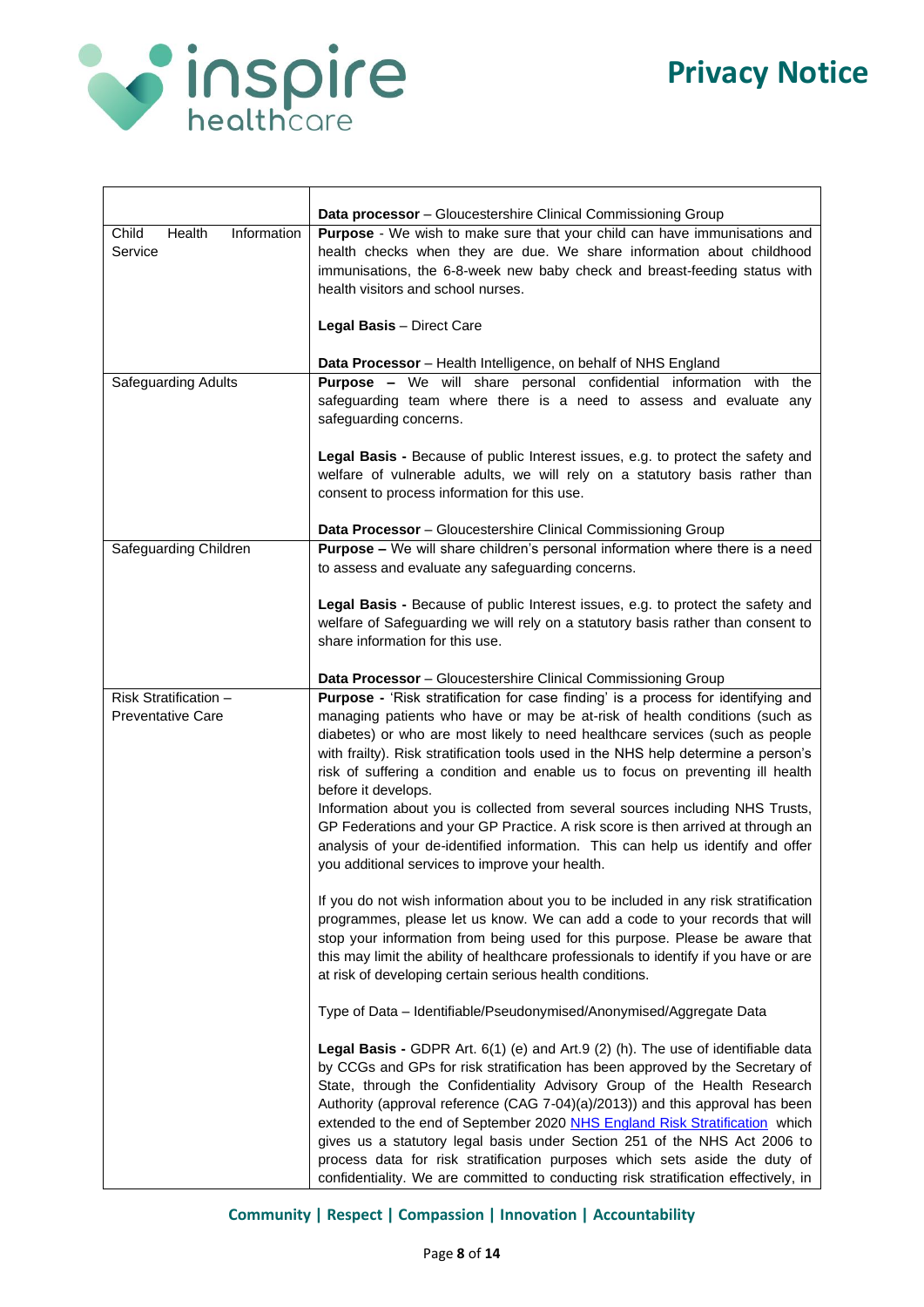

|                                                  | ways that are consistent with the laws that protect your confidentiality.                                                                                   |
|--------------------------------------------------|-------------------------------------------------------------------------------------------------------------------------------------------------------------|
|                                                  |                                                                                                                                                             |
|                                                  | <b>Processors</b> - Sollis; South, West and Central Commissioning Support Unit;                                                                             |
| Public Health                                    | Gloucestershire Clinical Commissioning Group                                                                                                                |
|                                                  | Purpose - Personal identifiable and anonymous data is shared.                                                                                               |
| Screening programmes                             | The NHS provides national screening programmes so that certain diseases can<br>be detected at an early stage. These currently apply to bowel cancer, breast |
| (identifiable)<br>Notifiable disease information | cancer, aortic aneurysms and diabetic retinal screening service. The law allows                                                                             |
| (identifiable)                                   | us to share your contact information with Public Health England so that you can                                                                             |
| Smoking cessation                                | be invited to the relevant screening programme.                                                                                                             |
| (anonymous)                                      | More information can be found at: https://www.gov.uk/topic/population-                                                                                      |
| Sexual health (anonymous)                        | screeningprogrammes [Or insert relevant link] or speak to the practice                                                                                      |
|                                                  |                                                                                                                                                             |
|                                                  | <b>Legal Basis -</b> Article $6(1)(e)$ ; "necessary in the exercise of official authority                                                                   |
|                                                  | vested in the controller' And Article 9(2)(h) as stated below                                                                                               |
|                                                  |                                                                                                                                                             |
| <b>NHS Trusts</b>                                | Data Processors - Public Health Gloucestershire<br><b>Purpose</b> - Personal information is shared with other secondary care trusts in                      |
|                                                  | order to provide you with direct care services. This could be hospitals or                                                                                  |
|                                                  | community providers for a range of services, including treatment, operations,                                                                               |
|                                                  | physio, and community nursing, ambulance service.                                                                                                           |
|                                                  |                                                                                                                                                             |
|                                                  | Legal Basis - The processing of personal data in the delivery of direct care and                                                                            |
|                                                  | for providers' administrative purposes in this surgery and in support of direct                                                                             |
|                                                  | care elsewhere is supported under the following Article 6 and 9 conditions as                                                                               |
|                                                  | stated below:                                                                                                                                               |
|                                                  | <b>NHS</b><br><b>Processors</b> - Gloucestershire<br>Hospitals<br>Foundation<br>Trust:                                                                      |
|                                                  | Gloucestershire Care Services NHS Trust; 2gether NHS Foundation Trust;                                                                                      |
|                                                  | South Western Ambulance Service NHS Foundation Trust                                                                                                        |
| <b>Care Quality Commission</b>                   | <b>Purpose</b> – The CQC is the regulator for the English Health and Social Care                                                                            |
|                                                  | services to ensure that safe care is provided. They will inspect and produce                                                                                |
|                                                  | reports back to the GP practice on a regular basis. The Law allows the CQC to                                                                               |
|                                                  | access identifiable data.                                                                                                                                   |
|                                                  | More detail on how they ensure compliance with data protection law (including                                                                               |
|                                                  | and their privacy statement is available on our website:<br>GDPR)                                                                                           |
|                                                  | https://www.cqc.org.uk/about-us/our-policies/privacy-statement                                                                                              |
|                                                  |                                                                                                                                                             |
|                                                  | <b>Legal Basis</b> - Article $6(1)(c)$ "processing is necessary for compliance with a                                                                       |
|                                                  | legal obligation to which the controller is subject." And Article 9(2) (h) as stated                                                                        |
|                                                  | below                                                                                                                                                       |
|                                                  | <b>Processor</b> s - Care Quality Commission                                                                                                                |
| Payments,                                        | Purpose - Contract holding GPs in the UK receive payments from their                                                                                        |
| Invoice validation                               | respective governments on a tiered basis. Most of the income is derived from                                                                                |
|                                                  | baseline capitation payments made according to the number of patients                                                                                       |
|                                                  | registered with the practice on quarterly payment days. These amounts paid per                                                                              |
|                                                  | patient per quarter varies according to the age, sex and other demographic                                                                                  |
|                                                  | details for each patient. There are also graduated payments made according to                                                                               |
|                                                  | the practice's achievement of certain agreed national quality targets known as                                                                              |
|                                                  | the Quality and Outcomes Framework (QUOF), for instance the proportion of                                                                                   |
|                                                  | diabetic patients who have had an annual review. Practices can also receive                                                                                 |
|                                                  | payments for participating in agreed national or local enhanced services, for                                                                               |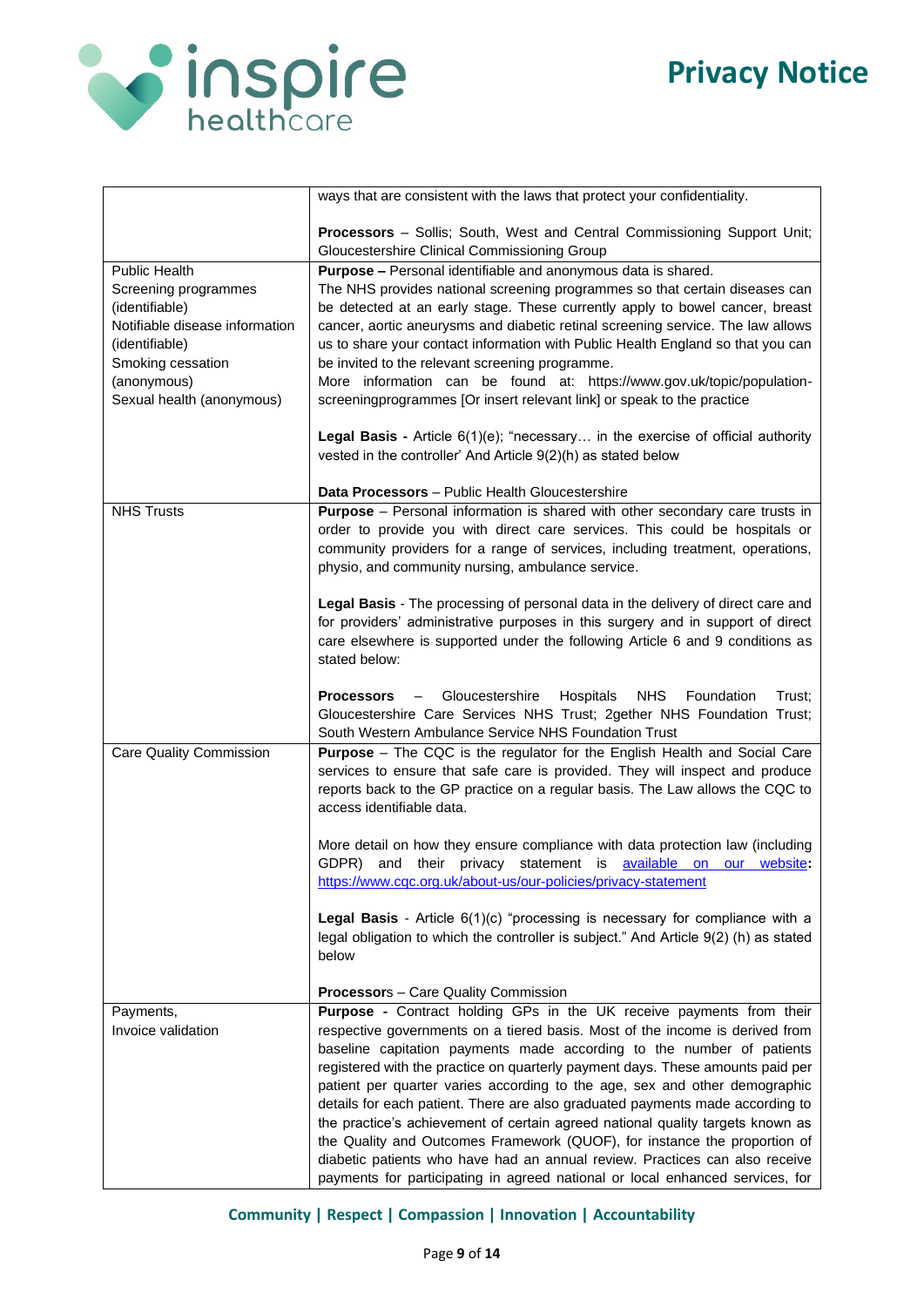

|                          | instance opening early in the morning or late at night or at the weekends.<br>Practices can also receive payments for certain national initiatives such as<br>immunisation programs and practices may also receive incomes relating to a<br>variety of non-patient related elements such as premises. Finally, there are<br>short term initiatives and projects that practices can take part in. Practices or<br>GPs may also receive income for participating in the education of medical<br>students, junior doctors and GPs themselves as well as research. In order to<br>make patient-based payments basic and relevant necessary data about you<br>needs to be sent to the various payment services. The release of this data is<br>required by English laws.<br>Legal Basis - Article 6(1)(c) "processing is necessary for compliance with a<br>legal obligation to which the controller is subject." And Article 9(2)(h) 'as stated<br>below<br>Data Processors - NHS England, CCG, Public Health |
|--------------------------|-----------------------------------------------------------------------------------------------------------------------------------------------------------------------------------------------------------------------------------------------------------------------------------------------------------------------------------------------------------------------------------------------------------------------------------------------------------------------------------------------------------------------------------------------------------------------------------------------------------------------------------------------------------------------------------------------------------------------------------------------------------------------------------------------------------------------------------------------------------------------------------------------------------------------------------------------------------------------------------------------------------|
| Patient Record data base | Purpose - Your medical record will be shared, in order that a data base can be                                                                                                                                                                                                                                                                                                                                                                                                                                                                                                                                                                                                                                                                                                                                                                                                                                                                                                                            |
|                          | maintained and managed in a secure way                                                                                                                                                                                                                                                                                                                                                                                                                                                                                                                                                                                                                                                                                                                                                                                                                                                                                                                                                                    |
|                          | <b>Legal Basis -</b> Article $6(1)(e)$ ; "necessary in the exercise of official authority<br>vested in the controller' And Article 9(2)(h) as stated below                                                                                                                                                                                                                                                                                                                                                                                                                                                                                                                                                                                                                                                                                                                                                                                                                                                |
|                          | Processor - TPP- SystmOne                                                                                                                                                                                                                                                                                                                                                                                                                                                                                                                                                                                                                                                                                                                                                                                                                                                                                                                                                                                 |
| <b>iGPR</b>              | Purpose - Your medical record will be shared in order that a report can be<br>provided to agencies such as insurance companies or solicitors                                                                                                                                                                                                                                                                                                                                                                                                                                                                                                                                                                                                                                                                                                                                                                                                                                                              |
|                          | Legal Basis - Your consent will be required to share your record for this<br>purpose                                                                                                                                                                                                                                                                                                                                                                                                                                                                                                                                                                                                                                                                                                                                                                                                                                                                                                                      |
|                          | <b>Processor - iGPR</b>                                                                                                                                                                                                                                                                                                                                                                                                                                                                                                                                                                                                                                                                                                                                                                                                                                                                                                                                                                                   |
| <b>AccurRX</b>           | Purpose - Your anonymous information will be shared in order to optimise your<br>medication within your record. This will enable your GP to provide a more<br>efficient medication regime.                                                                                                                                                                                                                                                                                                                                                                                                                                                                                                                                                                                                                                                                                                                                                                                                                |
|                          | Legal Basis - Article 6(1)(e); "necessary in the exercise of official authority<br>vested in the controller' And Article 9(2)(h) as stated below                                                                                                                                                                                                                                                                                                                                                                                                                                                                                                                                                                                                                                                                                                                                                                                                                                                          |
|                          | Processor - FDB                                                                                                                                                                                                                                                                                                                                                                                                                                                                                                                                                                                                                                                                                                                                                                                                                                                                                                                                                                                           |
| Healthy.io               | Purpose - Your data is being processed for the purpose of delivery of a<br>programme, sponsored by NHS Digital, to monitor urine for indications of<br>chronic kidney disease (CKD) which is recommended to be undertaken<br>annually for patients at risk of chronic kidney disease e.g., patients living with<br>diabetes. The programme enables patients to test their kidney function from<br>home. We will share your contact details with Healthy.io to enable them to<br>contact you and confirm that you wish them to send you a test kit. This will help<br>identify patients at risk of kidney disease and help us agree any early<br>interventions that can be put in place for the benefit of your care.                                                                                                                                                                                                                                                                                      |
|                          | Legal Basis - Healthy io will only use your data for the purposes of delivering<br>their service to you. If you do not wish to receive a home test kit from Healthy.io<br>we will continue to manage your care within the Practice. Healthy.io are<br>required to hold data we send them in line with retention periods outlined in the<br>Records Management code of Practice for Health and Social Care. Further<br>information about this is available at http://bit.ly/uACRtest.                                                                                                                                                                                                                                                                                                                                                                                                                                                                                                                      |
| Medicines Management     | <b>Purpose</b> - Your medical record is shared with the medicine's management                                                                                                                                                                                                                                                                                                                                                                                                                                                                                                                                                                                                                                                                                                                                                                                                                                                                                                                             |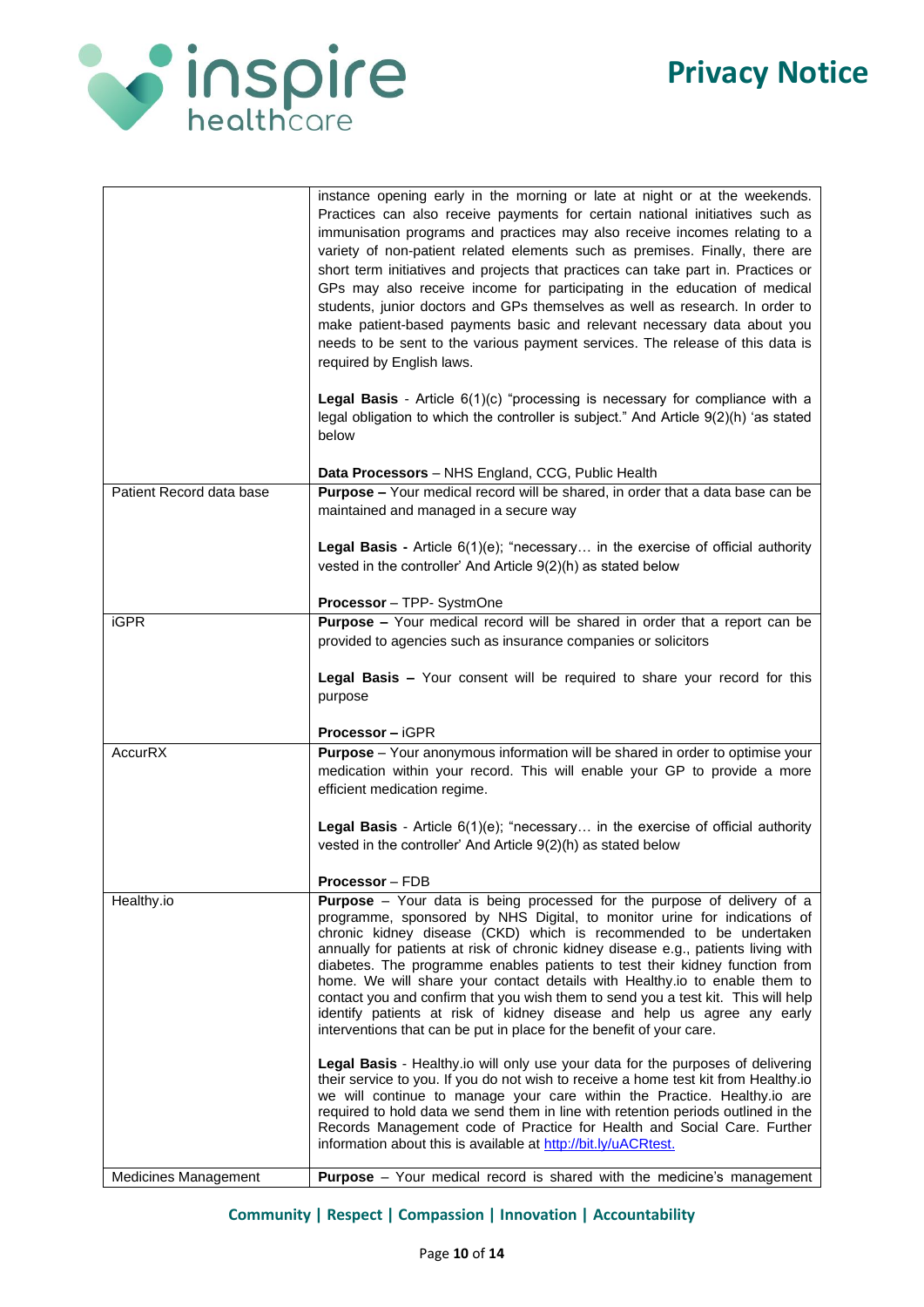

|                                                                                                     | team, in order that your medication can be kept up to date and any changes<br>can be implemented.                                                                                                                                                                                                                                                                                                                                                                                                                                                                         |
|-----------------------------------------------------------------------------------------------------|---------------------------------------------------------------------------------------------------------------------------------------------------------------------------------------------------------------------------------------------------------------------------------------------------------------------------------------------------------------------------------------------------------------------------------------------------------------------------------------------------------------------------------------------------------------------------|
|                                                                                                     | CCGs operate pharmacist and prescribing advice services to support local GP<br>practices with prescribing queries, which may require identifiable information to<br>be shared. These pharmacists work with your usual GP to provide advice on<br>medicines and prescribing queries, and review prescribing of medicines to<br>ensure that it is appropriate for your needs, safe and cost-effective. Where<br>specialist prescribing support is required, the CCG medicines optimisation team<br>may order medications on behalf of your GP Practice to support your care |
|                                                                                                     | <b>Legal Basis</b> - Article $6(1)(e)$ ; "necessary in the exercise of official authority<br>vested in the controller' And Article 9(2)(h) as stated below                                                                                                                                                                                                                                                                                                                                                                                                                |
|                                                                                                     | Gloucestershire<br>Processor<br>Clinical<br>Commissioning<br>Group<br>$\qquad \qquad -$<br>and<br>Gloucestershire Hospitals NHS Foundation Trust                                                                                                                                                                                                                                                                                                                                                                                                                          |
| <b>GP</b> Federation<br><b>GP Extended Access</b><br>Video consultations<br>Minor injuries services | Purpose - Your medical record will be shared with the Cheltenham Hub in<br>order that they can provide direct care services to the patient population. This<br>could be in the form of video consultations, Minor injuries clinics, GP extended<br>access clinics                                                                                                                                                                                                                                                                                                         |
|                                                                                                     | <b>Legal Basis</b> - Article $6(1)(e)$ ; "necessary in the exercise of official authority<br>vested in the controller' And Article 9(2)(h) as stated below                                                                                                                                                                                                                                                                                                                                                                                                                |
| <b>PCN</b>                                                                                          | Purpose - Your medical record will be shared with the PCN to which the<br>practice is a member in order that they can provide direct care services to the<br>patient population.                                                                                                                                                                                                                                                                                                                                                                                          |
|                                                                                                     | <b>Legal Basis</b> - Article $6(1)(e)$ ; "necessary in the exercise of official authority<br>vested in the controller' And Article 9(2)(h) as stated below                                                                                                                                                                                                                                                                                                                                                                                                                |
|                                                                                                     | <b>Processor</b> – Cheltenham Central Network (Prestbury Park Medical) or TWNS<br>Network (West Cheltenham Medical and Church Street Medical)                                                                                                                                                                                                                                                                                                                                                                                                                             |
| Smoking cessation                                                                                   | <b>Purpose -</b> personal information is shared in order for the smoking cessation<br>service to be provided.                                                                                                                                                                                                                                                                                                                                                                                                                                                             |
|                                                                                                     | Legal Basis - consented                                                                                                                                                                                                                                                                                                                                                                                                                                                                                                                                                   |
|                                                                                                     | <b>Processor - Public Health Gloucestershire</b>                                                                                                                                                                                                                                                                                                                                                                                                                                                                                                                          |
| Social Prescribers                                                                                  | <b>Purpose</b> – Access to medical records is provided to social prescribers to<br>undertake a full service to patients dependent on their social care needs.                                                                                                                                                                                                                                                                                                                                                                                                             |
|                                                                                                     | Legal Basis - Consented                                                                                                                                                                                                                                                                                                                                                                                                                                                                                                                                                   |
|                                                                                                     | Processor - Our social provider is employed by our PCN                                                                                                                                                                                                                                                                                                                                                                                                                                                                                                                    |
| Mental Health provider                                                                              | <b>Purpose - For the provision of mental health services</b>                                                                                                                                                                                                                                                                                                                                                                                                                                                                                                              |
|                                                                                                     | Legal Basis - Direct Care<br><b>Processor - 2gether NHS Foundation Trust</b>                                                                                                                                                                                                                                                                                                                                                                                                                                                                                              |
| Clinical Audit (including                                                                           | <b>Purpose - Information will be used by the CCG for clinical audit to monitor the</b>                                                                                                                                                                                                                                                                                                                                                                                                                                                                                    |
| Primary Care Data Extraction                                                                        | quality of the service provided to patients with long terms conditions. When                                                                                                                                                                                                                                                                                                                                                                                                                                                                                              |
| Process (PCDES))                                                                                    | required, information will be held centrally and used for statistical purposes (e.g.                                                                                                                                                                                                                                                                                                                                                                                                                                                                                      |
|                                                                                                     | the National Diabetes Audit). When this happens, strict measures are taken to<br>ensure that individual patients cannot be identified from the data.                                                                                                                                                                                                                                                                                                                                                                                                                      |
|                                                                                                     | <b>Legal Basis -</b> Article $9(2)(h)$ 'necessary for the purposes of preventative or                                                                                                                                                                                                                                                                                                                                                                                                                                                                                     |
|                                                                                                     |                                                                                                                                                                                                                                                                                                                                                                                                                                                                                                                                                                           |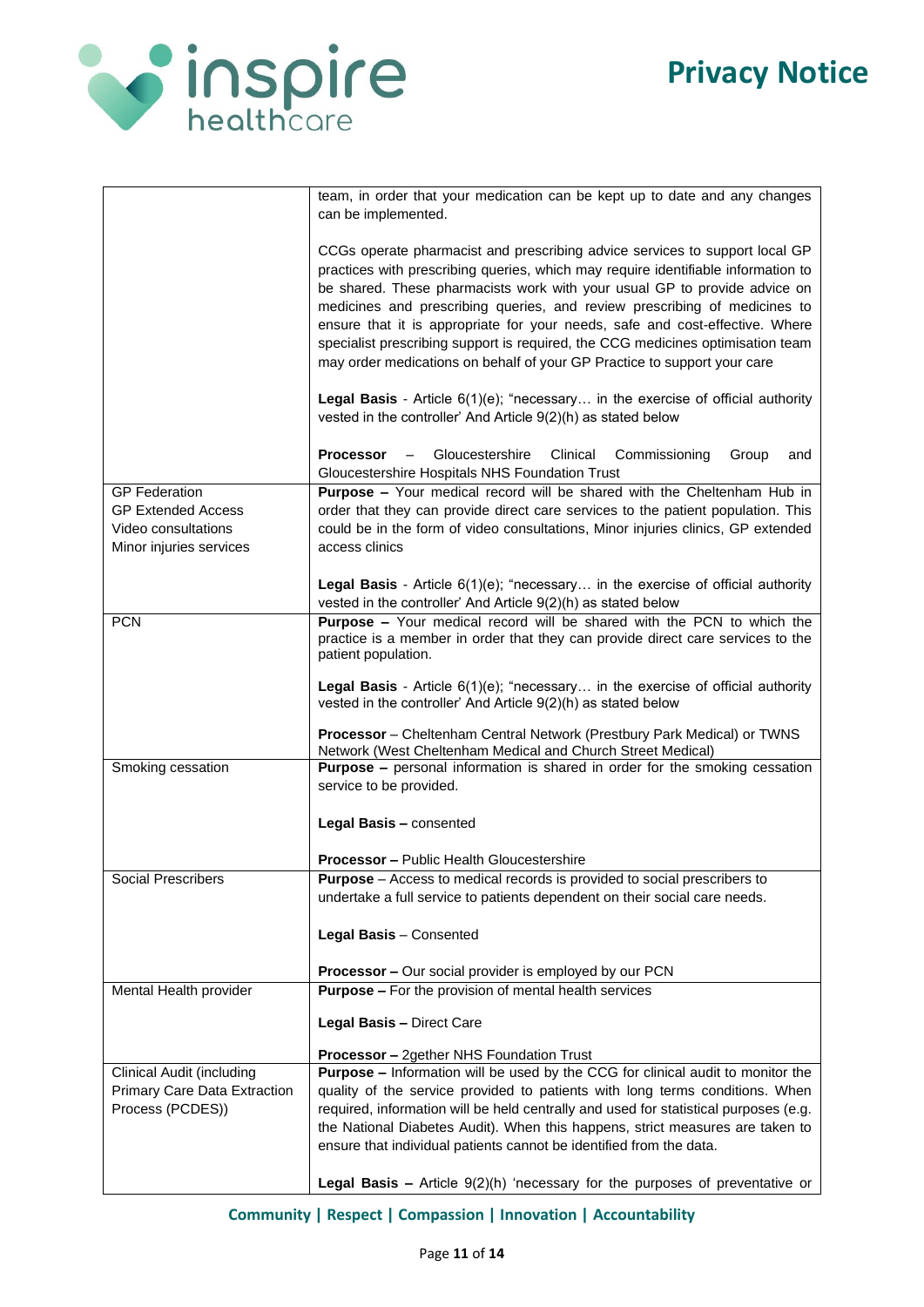

|                                                           | occupational medicine for the assessment of the working capacity of the<br>employee, medical diagnosis, the provision of health or social care or treatment<br>or the management of health or social care systems and services'                                                                                                                                                                                                                                                                                |
|-----------------------------------------------------------|----------------------------------------------------------------------------------------------------------------------------------------------------------------------------------------------------------------------------------------------------------------------------------------------------------------------------------------------------------------------------------------------------------------------------------------------------------------------------------------------------------------|
|                                                           | <b>Processor - Gloucestershire Clinical Commissioning Group; Sollis</b>                                                                                                                                                                                                                                                                                                                                                                                                                                        |
| Department for Work and<br>Pensions                       | <b>Purpose -</b> Our practice is legally required to provide limited data to the<br>Department for Work and Pensions for the management of the social care<br>system and fraud prevention.                                                                                                                                                                                                                                                                                                                     |
|                                                           | <b>Legal Basis -</b> Article $9(2)(b)$ 'necessary for the purposes of carrying out the<br>obligations and exercising specific rights of the controller or of the data subject<br>in the field of employment and social security and social protection.'                                                                                                                                                                                                                                                        |
|                                                           | <b>Processor - Department for Work &amp; Pensions</b>                                                                                                                                                                                                                                                                                                                                                                                                                                                          |
| Improving Diabetes Care                                   | Purpose - Information that does not identify individual patients is used to<br>enable focussed discussions to take place at practice-led local diabetes review<br>meetings between health care professionals. This enables the professionals to<br>improve the management and support of these patients.                                                                                                                                                                                                       |
|                                                           | Legal Basis - Anonymised information                                                                                                                                                                                                                                                                                                                                                                                                                                                                           |
|                                                           | Processor - NHS Gloucestershire Clinical Commissioning Group                                                                                                                                                                                                                                                                                                                                                                                                                                                   |
| National Fraud Initiative -<br><b>Cabinet Office</b>      | <b>Purpose -</b> The use of data by the Cabinet Office for data matching is carried<br>out with statutory authority. It does not require the consent of the individuals<br>concerned under Data Protection legislation. Data matching by the Cabinet<br>Office is subject to a Code of Practice. For further information see:<br>https://www.gov.uk/government/publications/code-of-data-matching-practice-<br>for-national-fraud-initiative                                                                   |
|                                                           | Legal Basis - Part 6 of the Local Audit and Accountability Act 2014                                                                                                                                                                                                                                                                                                                                                                                                                                            |
| <b>National Registries</b>                                | Purpose - National Registries (such as the Learning Disabilities Register) have<br>statutory permission under Section 251 of the NHS Act 2006, to collect and hold<br>service user identifiable information without the need to seek informed consent<br>from each individual service user.                                                                                                                                                                                                                    |
| Medication/Prescribing                                    | Legal Basis - Section 251 of the NHS Act 2006<br>Purpose: Prescriptions containing personal identifiable and health data will be                                                                                                                                                                                                                                                                                                                                                                               |
|                                                           | shared with chemists/pharmacies, in order to provide patients with essential<br>medication or treatment as their health needs dictate. This process is achieved<br>either by face to face contact with the patient or electronically. Where patients<br>have specified a nominated pharmacy, they may wish their repeat or acute<br>prescriptions to be ordered and sent directly to the pharmacy making a more<br>efficient process. Arrangements can also be made with the pharmacy to deliver<br>medication |
|                                                           | <b>Legal Basis:</b> Article $6(1)(e)$ ; "necessary in the exercise of official authority<br>vested in the controller' And Article 9(2)(h) as stated below                                                                                                                                                                                                                                                                                                                                                      |
|                                                           | Patients will be required to nominate a preferred pharmacy.                                                                                                                                                                                                                                                                                                                                                                                                                                                    |
|                                                           | <b>Processor</b> - Pharmacy of choice                                                                                                                                                                                                                                                                                                                                                                                                                                                                          |
| <b>Supporting Locally</b><br><b>Commissioned Services</b> | <b>Purpose - CCGs support GP practices by auditing anonymised data to monitor</b><br>locally commissioned services, measure prevalence and support data quality.<br>The data does not include identifiable information and is used to support patient<br>care and ensure providers are correctly paid for the services they provide.                                                                                                                                                                           |
|                                                           | Legal Basis - Anonymised Data                                                                                                                                                                                                                                                                                                                                                                                                                                                                                  |
|                                                           | <b>Processor - Gloucestershire Clinical Commissioning Group</b>                                                                                                                                                                                                                                                                                                                                                                                                                                                |
| Police                                                    | <b>Purpose</b> – The police may request information in relation to on-going enquiries,<br>all requests are reviewed, and only appropriate information will be shared under                                                                                                                                                                                                                                                                                                                                     |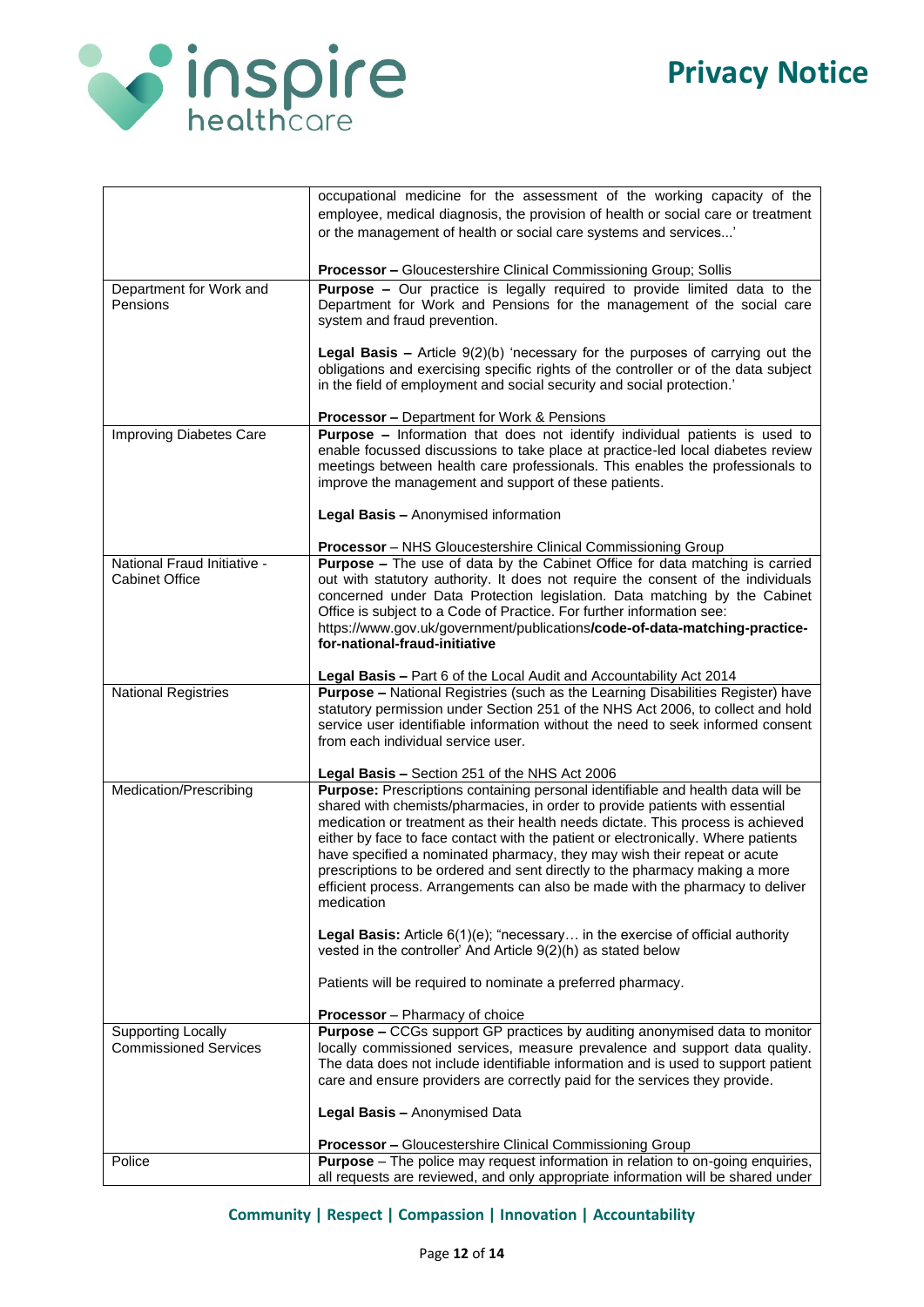

|                                                                                                | legislation.                                                                                                                                                                                                                                                                                                                                                                                                                                                                                                                         |
|------------------------------------------------------------------------------------------------|--------------------------------------------------------------------------------------------------------------------------------------------------------------------------------------------------------------------------------------------------------------------------------------------------------------------------------------------------------------------------------------------------------------------------------------------------------------------------------------------------------------------------------------|
|                                                                                                | <b>Legal Basis</b> $-9(2)$ (c) Vital Interests                                                                                                                                                                                                                                                                                                                                                                                                                                                                                       |
|                                                                                                | 9(2) (f) Legal claims or judicial acts<br>9(2) (g) Reasons of substantial public interest (with a basis in<br>law)                                                                                                                                                                                                                                                                                                                                                                                                                   |
|                                                                                                | Processor - Police                                                                                                                                                                                                                                                                                                                                                                                                                                                                                                                   |
| Coroners                                                                                       | <b>Purpose</b> - A Coroner's office may request copies of information in relation to a<br>deceased individual. The practice will share relevant information in relation to<br>the request                                                                                                                                                                                                                                                                                                                                            |
|                                                                                                | Legal Basis - Coroners and Justice Act 2009                                                                                                                                                                                                                                                                                                                                                                                                                                                                                          |
|                                                                                                | Processor - Coroner                                                                                                                                                                                                                                                                                                                                                                                                                                                                                                                  |
| <b>Subject Access Requests</b>                                                                 | Purpose - Personal information will be shared with the person or their<br>representative at their request                                                                                                                                                                                                                                                                                                                                                                                                                            |
|                                                                                                | Legal Basis - Contractual agreement with the patient - and consented                                                                                                                                                                                                                                                                                                                                                                                                                                                                 |
|                                                                                                | <b>Processor –</b> Patients and or their representatives – e.g. family members,<br>solicitors, insurance companies                                                                                                                                                                                                                                                                                                                                                                                                                   |
| <b>Medical Reports</b>                                                                         | Purpose - Personal information will be shared with Insurance companies, or<br>potential or active employers at the patients request                                                                                                                                                                                                                                                                                                                                                                                                  |
|                                                                                                | Legal Basis - Consented                                                                                                                                                                                                                                                                                                                                                                                                                                                                                                              |
|                                                                                                | <b>Processor - Patients and or their representatives - e.g. Insurance companies,</b><br>RAF, Navy                                                                                                                                                                                                                                                                                                                                                                                                                                    |
| <b>General Practice Extraction</b><br>Service (GPES)<br>Covid-19 Planning and<br>Research data | Purpose - Personal confidential and Special Category data will be extracted at<br>source from GP systems for the use of planning and research for the Covid-19<br>pandemic emergency period. Requests for data will be required from NHS<br>Digital via their secure NHSX SPOC Covid-19 request process.                                                                                                                                                                                                                             |
|                                                                                                | <b>Legal Basis - NHS Digital has been directed by the Secretary of State under</b><br>section 254 of the 2012 Act under the COVID-19 Direction to establish and<br>operate a system for the collection and analysis of the information specified for<br>this service: GPES Data for Pandemic Planning and Research (COVID-19). A<br>copy of the COVID-19 Direction is published here:<br>https://digital.nhs.uk//about-nhs-digital/corporate-information-and-<br>documents/directions-and-data-provision-notices/secretary-of-state- |
|                                                                                                | directions/covid-19-public-health-directions-2020                                                                                                                                                                                                                                                                                                                                                                                                                                                                                    |
|                                                                                                | Patients who have expressed an opt out preference via Type 1 objections with<br>their GP surgery not to have their data extracted for anything other than their<br>direct care will not be party to this data extraction.                                                                                                                                                                                                                                                                                                            |
|                                                                                                | Processor - NHS Digital                                                                                                                                                                                                                                                                                                                                                                                                                                                                                                              |
| General Practice Data for<br>Planning and Research<br>(GPDPR)                                  | Purpose - Patients personal confidential data will be extracted and shared with<br>NHS Digital in order to support vital health and care planning and research.<br>Further information can be found here                                                                                                                                                                                                                                                                                                                             |
|                                                                                                | Patients may opt out of having their information shared for Planning or<br>Research by applying a National Data Opt-Out or a Type 1 Opt-Out (see<br>above).                                                                                                                                                                                                                                                                                                                                                                          |
|                                                                                                | Legal Basis - The legal basis for this activity can be found at this link: General<br>Practice Data for Planning and Research: NHS Digital Transparency Notice -<br><b>NHS Digital</b>                                                                                                                                                                                                                                                                                                                                               |
|                                                                                                | Processor - NHS Digital                                                                                                                                                                                                                                                                                                                                                                                                                                                                                                              |